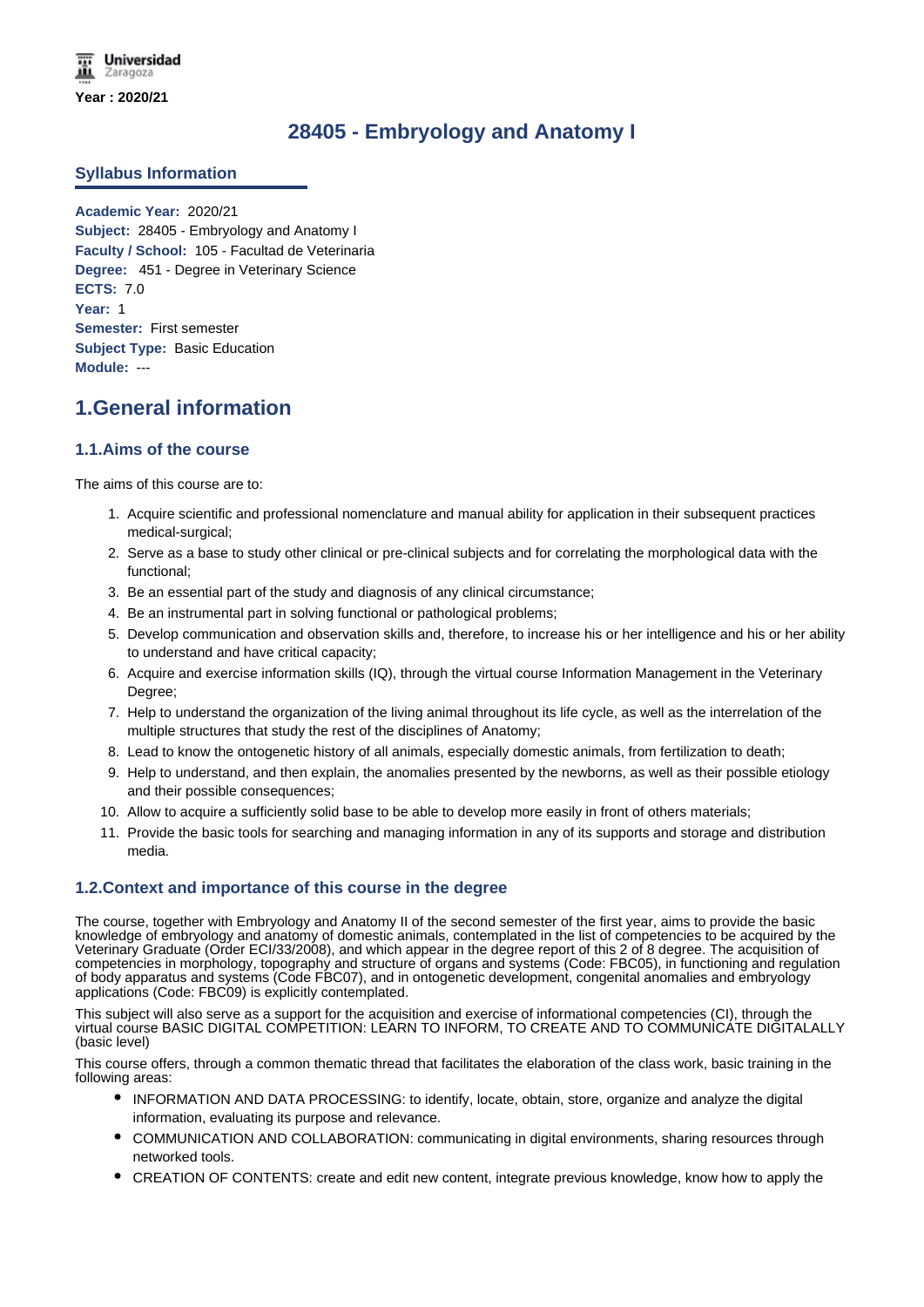intellectual property rights and licenses of use.

• SECURITY: protection of information and personal data, security measures, responsible and safe use

### **1.3.Recommendations to take this course**

There are no specific requirements, but training is required in health sciences subjects.

It is advisable to have general knowledge of the structure of domestic mammals and to be, to some extent, familiar with their management and functional activity.

A sufficient knowledge of English is desirable to facilitate broad access to bibliographic sources.

# **2.Learning goals**

## **2.1.Competences**

On successful completion of this course, students will be able to:

- 1. Internalize, evaluate and use the morphology, topography and structure of the organs and systems in order to perform the veterinarian's own activities.
- 2. Understand and integrate the operation and regulation of the body systems and appliances necessary for the performance of the profession.
- 3. Assimilate, interpret and make use of knowledge related to ontogenetic development, anomalies, etc. and applications of embryology in their professional work.
- 4. Search, manage and use information at a basic level

## **2.2.Learning goals**

If students complete the course successfully, they should be able to:

- 1. Identify and describe the embryonic stages and structures of the germinal and embryonic periods of the development of domestic animals, including ectoderm, mesoderm, endoderm and line derivatives germinal. Detail the structural changes and describe the principles governing the formation of the main apparatuses and body systems.
- 2. Explain and value the concepts related to the processes and mechanisms that control the development and to the embryo manipulation procedures. Describe, compare and differentiate placentation in the different domestic animals
- 3. Describe and understand the embryonic development of structures belonging to the locomotor apparatus and explain the embryonic origin of their congenital anomalies
- 4. Locate, name and be able to make a morphofunctional description of the elements and details of the bone and joint structure of the neck, trunk and extremities of domestic animals, recognizing these elements and their details in the radiographic images, as well as their projections and palpable reliefs on the surface of the animal.
- 5. Locate, name and be able to make a morphofunctional description of the muscles, nerves, vessels and other auxiliary elements related to, or delimited by, the apparatus locomotor of the neck, trunk and extremities of domestic animals, as well as their projections and situations or useful on the surface of the animal.
- 6. Search, manage and use information at a basic level.

### **2.3.Importance of learning goals**

The knowledge of Morphology, together with that of Physiology, constitute the fundamental base on which the formation of the veterinarian is based, being more useful and necessary in the measure in which this learning is closely linked and oriented to the necessities imposed by the pathology, the clinic and the surgery. Specifically, Anatomy and Embryology are an essential part of this base, as they serve as the backbone of the structural and functional knowledge of organisms and facilitate subsequent learning of other subjects such as Pathology, Clinical Propaedeutics, Clinical Medicine and Surgery, Radiology and Image Diagnosis, Obstetrics and Reproduction, Hygiene and Food Inspection and others.

# **3.Assessment (1st and 2nd call)**

## **3.1.Assessment tasks (description of tasks, marking system and assessment criteria)**

The evaluation activities will be carried out in the classroom unless, due to the health situation, the provisions issued by the competent authorities and by the University of Zaragoza, they have to be carried out telematically.

#### **Assessment activities**

The student must demonstrate that has achieved the expected learning outcomes by means of the following evaluation activities

1: Theoretical Exam (50% of final grade).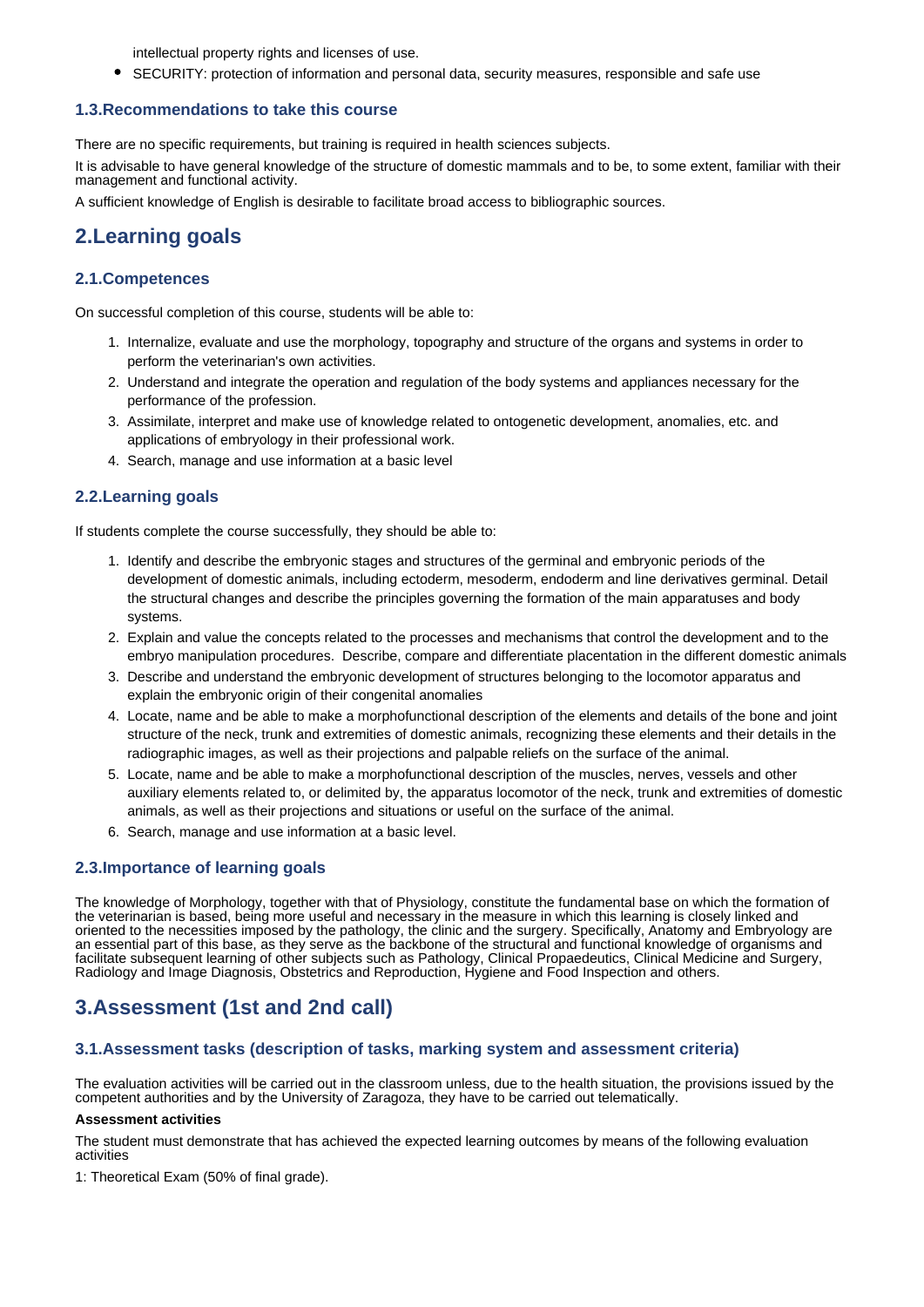Design: written exam in the classroom. It includes multiple choice questions, short answer questions, essay-type questions, and images. In order to pass it is necessary to obtain at least half of the score.

#### 2: Practical Exam (40% of the final grade).

Design: In the dissection room with the osteological material studied and the animals dissected in the course of the practices, a long series of structures and details that the student will have to identify and name in a questionnaire. In order to overcome it, it is necessary to obtain at least two thirds of the score.

#### 3: Preparation of a paper (9% of the final grade)

Design: Preparation, delivery in pdf format (maximum 5 pages, including figures) and defense of a work in small groups (maximum: 3 students). The works will deal with topics proposed by the teaching staff referring to specific and complementary aspects of osteology and dissection not dealt with in the regulated of the programming of the practices or an anatomical study of the different anatomical regions of birds, exotic species, wild mammals, laboratory animals, etc.). The teaching staff will supervise the personal work of the students, showing them the procedures to follow to analyse and study the assigned material and guiding them in the search of information, in their assessment, and in relation to learning outcomes corresponding to competences informational.

4. Virtual Course on Information Management in the Veterinary Degree (1% of the final grade)

#### **Valuation criteria and requirement levels**

- Coherence and quality of information (25%)
- Clarity of exposure (25%)
- Degree of elaboration of the presentation (25%)
- Degree of personal involvement and contributions to the design and execution of the work (15%)
- Quality of the search and management of bibliographic and informational sources (10%)

The works will be evaluated by the academic staff.

#### **Marking system:**

According to the national regulation Law 1025/2003, 5th of September which lays down the European system of credits and marking system for the university degree.

0-4,9: FAIL.

5,0-6,9: PASS

7,0-8,9: GOOD (NT).

9,0-10: EXCELLENT (SB).

As established in article 158 of the Statutes of the University of Zaragoza, the provisional grades will be shown at least during the next 7 days and the students will be detailed on the date, time and place provided for that purpose.

# **4.Methodology, learning tasks, syllabus and resources**

### **4.1.Methodological overview**

The teaching activities will be carried out in the classroom unless, due to the health situation, the provisions issued by the competent authorities and by the University of Zaragoza, they have to be carried out telematically.

The teaching methodology is structured in three levels: theoretical classes, lab sessions and practical works/tasks development based on lab sessions.

# **4.2.Learning tasks**

There will be the following activities:

**Theoretical classes** (50%): 35 hours. The main course contents are presented.

**Practical classes** with the active involvement of the student (31.5 hours). Different lab sessions are carried out. Notes for each lab session where the different activities are planned will be available before the session

**Tutorial work for the preparation of internships** (5 %): 3.5 hours including instruction issue specific dissecting awarded, performing / exhibition with colleagues

#### **Virtual Course Information Management in the Degree of Veterinary Medicine.**

- Tutorship. Students may solve any questions they might have about unclear contents of the course
- Evaluation: Set of theoretical and practical work and delivery of written works.

# **4.3.Syllabus**

#### **Theoretical classes**

Session TITLE

1. Introduction. Concept, Purpose and content of the Veterinary Anatomy. Division of Anatomy Study. Techniques. Organs and systems.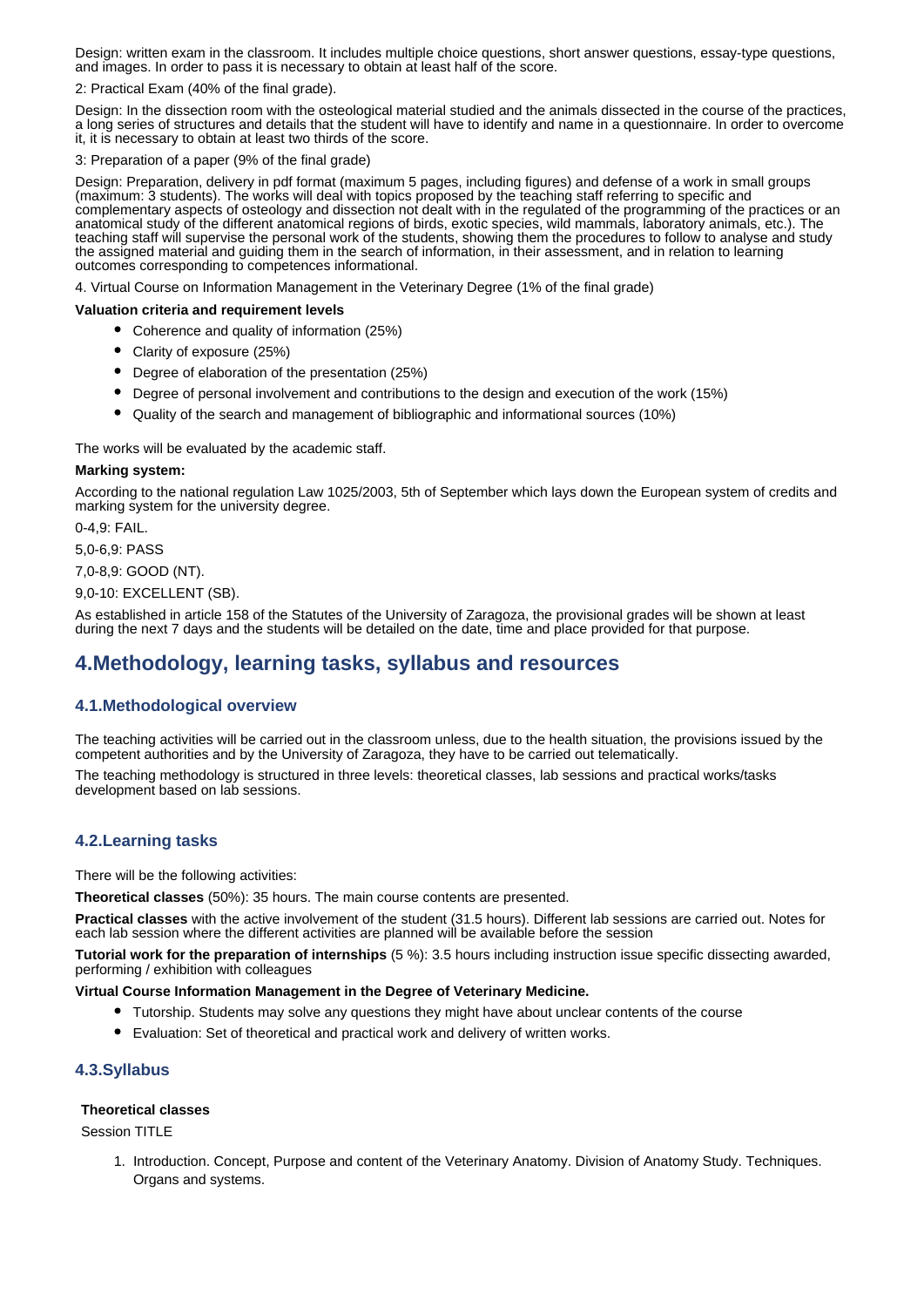- 2. General Embriology. Concept, purpose and content of the Veterinary Embryology. Stages of prenatal development: germinal, embryonic and foetal periods.
- 3. Gametogenesis. General concepts. Spermatogenesis: phases, multiplication, maturation, transformation and release of sperm. Comparative morphology of sperm and abnormal forms. Oogenesis: phases, types of eggs. Egg birds.
- 4. Fertilization. Main events and consequences of fertilization. Polispermia. Parthenogenesis. Fertilization in birds. Segmentation, morulation and blastulation in mammals and birds. Hatching of the blastocyst.
- 5. Gastrulation in mammals and birds. Embryonic or organogenetic period. Derivatives of the germ layers: ectoblast, mesoblast and endoblast. Neurulation and training of sketches or primary organs. Appearance of body shape.
- 6. Introduction to the development and establishment of the Central and Peripheral Nervous Systems.
- 7. Cardiovascular system. Development of heart and vascular system. Description of the fetal circulation and changes that occur at birth. Congenital malformations.
- 8. Splanchnology. General concepts. Anterior, middle and posterior intestine. Derivatives of the pharynx: pharyngeal pouches. Gill slits.
- 9. Visceral arches. Language development and thyroid gland. Development and training of the lungs and pleura. Congenital malformations.
- 10. Respiratory System. Development of the skull and face. Palate development and training of oral and nasal cavities. Congenital malformations.
- 11. Concepts and mechanisms of development: differentiation, growth, cell migration, morphogenic movements, cellular adhesiveness and affinity. Cell death.
- 12. Control and genetic regulation of embryonic development. Transgenesis. In vitro fertilization. Embryo transfer. Handling blastocyst. Cloning.
- 13. Nidation or implantation. Embryonic appendages: yolk sac, amnion, allantois and chorion. Embryonic and extraembryonic circulation.
- 14. Placentation. Anatomical and histological classification of placentas. Umbilical cord and chorionic sac. Evolution and characteristics of the chorionic sac in the different domestic species.
- 15. Locomotor System. Definition and parts. Phylogeny and ontogeny. Osteology: osteogenesis and their types. Bone structural organization. Bone biomechanics.
- 16. Arthrology: artrogénesis. Types of joints and elements that constitute them. Ligaments. Joint biomechanics.
- 17. Miology: myogenesis. Muscles: types and classification. Structural organization of striated skeletal muscle. Auxiliary locomotor structures.
- 18. Axil region. Embryonic development. Deformities and congenital anomalies. Regionalization and vertebral formula. Joints of the spine. Biomechanics and joint study: comparative anatomy.
- 19. Autochthonous muscles of the spine: classification. Muscles of the medial and lateral tracts: a comparative study. Tail muscles. Ventral neck muscles: classification and comparative study. Neck fascias.
- 20. Thorax: comparative study. Joints and muscles: classification and biomechanics. Diaphragm muscle: development, description and comparative study.
- 21. Abdominal muscles: development and classification. Linea alba, prepubic tendon and inguinal ligament. Inguinal canal. Comparative study.
- 22. Composition of a spinal nerve. Regional differences between the spinal nerves. Sensory and motor innervation of the neck, trunk and tail.
- 23. Vascularization of the neck, trunk and tail. Large vessels: aorta, vena cava and parietal branches. Azygos vein and its branches. Lymphatic system ontogeny. Lymph nodes and lymphatic vessels of the axial region: thoracic duct and chyle cistern.
- 24. Forelimb. Phylogeny and ontogeny of members: congenital anomalies.
- 25. Scapular fixator muscles: classification. Situation, relationships and movements of the scapula. Shoulder joint: articular surfaces, ligaments and movements. Motor muscles of the humerus: classification and comparative study.
- 26. Elbow joint: articular surfaces, ligaments and movements. Elbow motor muscles: functional classification and comparative study. Carpal joints and phalanges: comparative study of the articular surfaces, ligaments and movements.
- 27. Forearm muscles: functional classification and comparative study. Hand muscles: functional classification and comparative study.
- 28. Innervation of the forelimb: comparative study of the brachial plexus and its collateral and terminal branches.
- 29. Arterial, venous and lymphatic vascularization of the thoracic limb: a comparative study. Fascias and elastic and corneas structures of the extremities. Fingernail, unguicula and ungula. The hooves of ruminants and pigs. The helmet of the equines: morphology and functional organization.
- 30. Hindlimb. General concepts. Pelvic girdle: a comparative study. Hip joint: articular surfaces ligaments and movements. Femur skeletal muscles: classification.